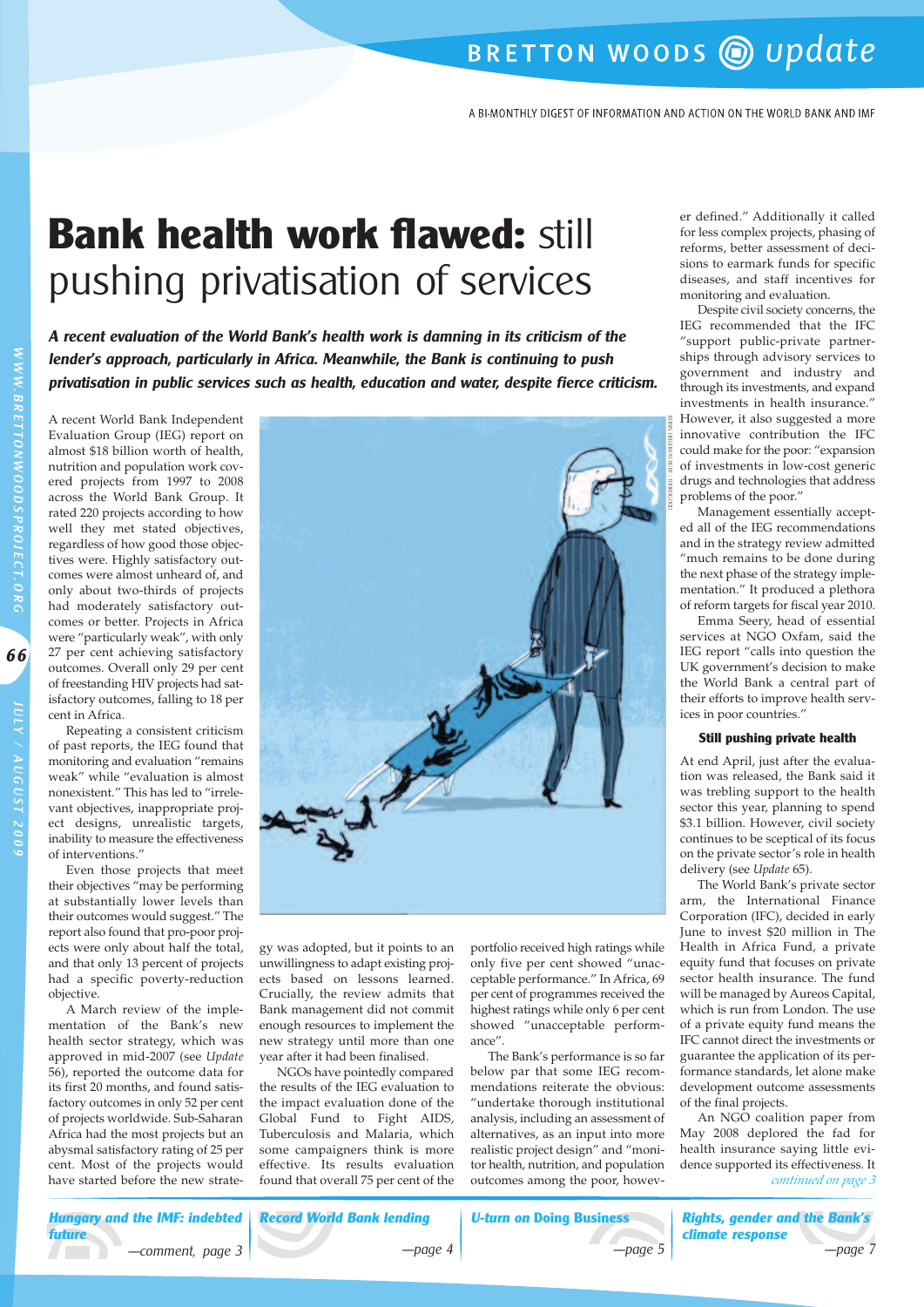## **IMF austerity chills crisis countries**

**Criticism of the IMF continues to mount as some crisis lending dishes out heavy conditionality. Meanwhile emerging markets have agreed to stump up the cash to refill the Fund's coffers, but only on their own terms.**

Romania, the latest Eastern European country to need an IMF rescue package (see *Update* 65, 64, 63), had a loan of nearly €13 billion (\$17 billion) approved in early May. Their austerity package cuts public spending by about one per cent of GDP per year in 2009 and 2010, and a further 1.5 percent in 2011. This is on top of a fiscal consolidation of three per cent of GDP that Romania put in place before the IMF programme. These cuts will be achieved by eliminating a planned five per cent wage increase, closing all current public sector vacancies without filling them, leaving 15 per cent of future vacancies unfilled and increasing taxes on some kinds of fixed investment.

The letter of intent commits the Romanian government to safeguarding the real incomes of the lowest paid public sector workers, and investing €60 million in social protection, but this is small compared to the expected €1.4 billion in public sector spending cuts.

Iceland, the first country to go to the IMF in the wake of the financial crisis, has been unable to get an agreement with the IMF to release the next tranche of money, originally due in February, because of a lack of spending cuts. At end June a new spending package, including a hike in value added taxes on food, was presented. The Icelandic central bank lowered interest rates to 12 per cent in early June. According to an Associated Press news report, "this came just one week after IMF mission head Mark Flanagan visited Reykjavik and said that it was difficult to see that 'conditions were in place to reduce interest rates.'"

Latvia's first review was also delayed as the government scrambled to meet the IMF's austerity package demands, including a 10 per cent budget cut. When it was finalised, health minister Ivars Eglitis, a former doctor, resigned saying he could not accept the cuts.

Iraq is the next country lining up for a massive IMF loan, with press reports indicating it is seeking \$5.5 billion.

#### **Mixed IMF messages?**

While some countries are facing hard conditions, others are receiving advice to match the IMF's rhetoric on counter-cyclical fiscal policy (see *Update* 65). In May, Colombia became the third country to be approved for use of the Flexible Credit Line, a facility which provides high levels of access to conditionality-free resources, but only for countries that are deemed to already have 'strong policies'.

Interestingly, Tanzania and Mozambique were advised to implement a fiscal stimulus; maybe the first time the Fund has recommended low-income countries to spend more. However, a forthcoming G24 policy brief argues that 30 low-income countries may have sufficient foreign reserves to finance a fiscal stimulus of 3-5 per cent of GDP and still leave more than three months of import coverage in cash. Of these, only three have been advised to spend more (India has also received such advice) to counteract the global recession.

Martin Khor, the director of the South Centre, an intergovernmental body of developing countries, lamented the G20 strengthening the IMF: "Unfortunately the G20 did not insist on any IMF policy reform, but boosted its resources. This may be the most serious error of the summit."

NGO Global Campaign for Education was particularly worried about the impact on education spending in low-income countries. In an April report it found that "what the IMF has done since the global financial crisis took hold shows that little has yet changed in practice. … If present trends continue, that money will come with conditions attached that actively undermine investment in education."

A June paper from NGO Results assessed the impact of IMF policies on health spending in Kenya, Tanzania and Zambia, finding that "IMF programmes in these countries have been unnecessarily restrictive."

#### **IMF resource increase**

The G20's increase in resources for the IMF (see *Update* 65) is only coming in drips. The G24 policy brief highlights that few of the promises made in London or after have actually resulted in new money being signed off for the Fund. Canada signed off on \$10 billion and the next closest are the United States and the UK, who pledged \$100 billion and \$15 billion respectively.

The UK's commitment of public money will most likely be approved without any parliamentary discus-

## **Evaluation: IMF trade policy advice biased**

An evaluation by the IMF's Independent Evaluation Office (IEO) finds that the IMF's trade policy work between 1996 and 2007 had patchy effectiveness, was "not evenhanded" and has "diminished credibility of IMF independence". It confirmed NGO criticisms that "a recurring problem was underestimating negative revenue effects from tariff cuts" and that the IMF gave poor advice on financial services liberalisation. The IMF "tended to urge greater openness almost indiscriminately … seldom did they assess risks, costs or benefits." The board largely agreed with the recommendations.

**◊ www.ieo-imf.org/eval/complete/ eval\_06162009.html**

### **IMF encourages debate on governance reform**

The IMF has launched a so-called 'fourth pillar' to open discussion on its governance reforms to civil society organisations (CSOs). The interactive website, has a discussion board where members can post ideas, questions, and documents. Jo Marie Griesgraber, who runs the site, said "nothing is taboo, no issue is off the table" and encourages academics, think tanks and CSOs in developing countries to organise their own discussions on the site. The CSO consultation is supposed to be on equal footing with the eminent persons committee report on governance (see Undate 65) the IMF executive board subcommittee and the IEO report on governance (see Update 61).

### **Racial discrimination at World Bank**

A review of the treatment of black employees at the World Bank in recruitment, retention and justice decisions has been released by US NGO Government Accountability Project. The report found that meaningful measures to improve retention of black staff members are lacking. The report finds that out of more than 1,000 professional grade World Bank staff who are US nationals, only four are black. Co-author of the report, Shelley Walden called the World Bank's anti-discrimination policies "largely cosmetic" and lacking in "effective, impartial enforcement mechanisms."

**◊ whistleblower.org/doc/2009/ RDWB.pdf**

sion, but in the US there was extensive debate. Commentators on both the right and left wing urged the US Senate to vote against the funding provision. Mark Weisbrot of Washington-based think tank Center for Economic and Policy Research, noted that given the IMF's track record and recent loan agreements, "throwing \$108 billion at the IMF without any reforms is a mistake, and one that Americans will later regret." The measure was approved, but the administration has yet to finalise the deal with the IMF.

#### **IMF bonds**

A significant portion of the money pledged to meet the G20 commitments will come from developing countries buying the IMF's first ever issue of bonds. The IMF announced in early July that it would issue \$150 billion worth of SDR-denominated bonds, which will be sold only to IMF member governments.

China has promised to buy \$50 billion, with India, Brazil, Russia and South Korea each promising to buy \$10 billion. One commentator in India called it a "cash for voice gambit", while Eswar Prasad, a former Fund staffer and now a fellow at think tank the Brookings Institution, said "temporary augmentation of the IMF's resources through bonds rather than a direct and permanent [New Arrangements to Borrow] expansion would at least keep symbolic pressure on Europe to support substantive governance<br>reforms  $\frac{1}{\sqrt{2}}$ reforms."

Reality behind G20, TWN **◊ www.twnside.org.sg/title2/ resurgence/2009/twr224.htm**

CEPR comment **◊ tinyurl.com/WeisbrotIMF**

IMF bonds: details and implications **◊ www.brookings.edu/articles/ 2009/0504\_IMF\_bonds\_prasad.aspx**

## **World Bank loses legal battle in Bangladesh**

For the fourth time an appeal by the World Bank has been rejected by the Supreme Court in Dhaka. The Bank had petitioned for the dismissal of a case filed by a former employee at the Bank's Dhaka office, who had challenged the termination of her employment in 2001. The Supreme Court upheld the High Court's verdict of June 5, 2008 that ordered a Dhaka court to dispose of the case against the Bank within six months. According to newspaper New Age Bangladesh, the Bank has also sought to have a law enacted which would provide it with immunity from any lawsuit in the country. No such law has yet been enacted.

**◊ www.newagebd.com/2009/apr/07/ front.html#18**

**◊ www.thefourthpillar.org**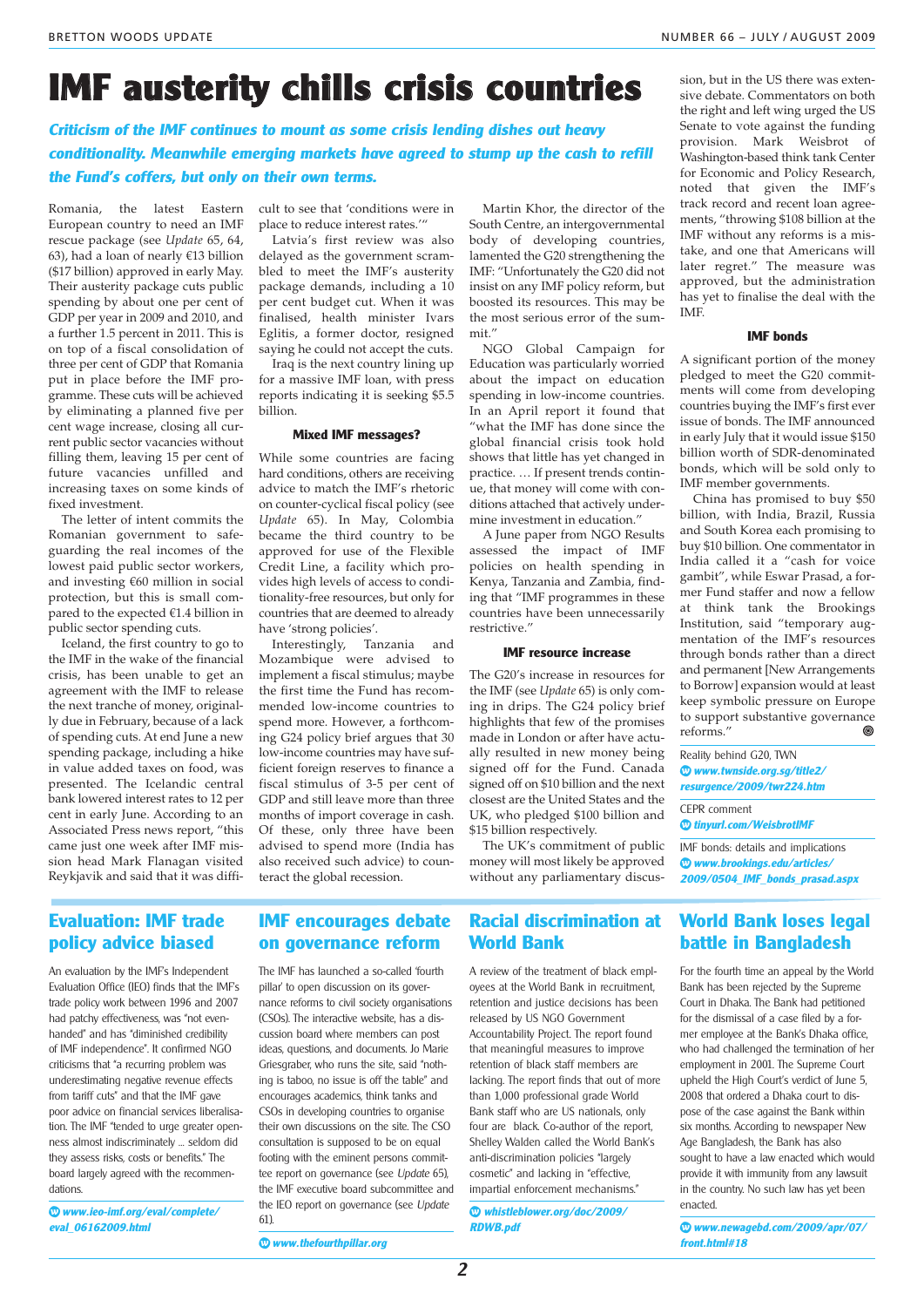The October 2008 Hungary borrowed €12.5 billion (\$17.5 million) from the IMF. Together with €6.5 billion from the EU this n October 2008 Hungary borrowed €12.5 billion (\$17.5 million) from the IMF. Together has increased the GDP to foreign debt ratio to almost 80 per cent, destroying the Hungarian dream of joining the euro-zone in the foreseeable future and putting a huge burden on our future.

Hungary experienced only two per cent economic growth while debt slowly increased. Liberal economists usually blame the relatively high redistribution rate and generous social spending as the main causes. While Hungarian social policy is more generous than others in the region, the economic slowdown can at best only be partially attributed to excessive spending. More importantly, the neoliberal development

Like the others in the region, Hungary based its development on the availability of external capital: foreign direct investment and loans. This is largely explained by the lack of available capital in the post-communist countries, but it also reflects a policy choice influenced by neoliberal economic thinking. Unlike other Eastern European countries, Hungary inherited debt from the 'ancien régime', which amounted to 100 per cent of GDP. In the early 1990s, half of all foreign investment coming to Central and Eastern Europe landed in Hungary. However, the flow has slowed in the past decade, despite desperate efforts to maintain it. Combined with underdeveloped local enterprises this has

In October 2008, speculation against the Hungarian forint threatened dramatic depreciation, which would have had tragic consequences for both the public and private sector (many households have either euro or Swiss franc loans). At the same time, a George Soros fund attacked OTP, the largest Hungarian bank, with unlawful methods according to the financial authority. The agreement with the IMF was designed to back the government's efforts to stabilise the exchange rate. The IMF loan has had an important role in preventing the worst from happening, but approaching the EU could have been an alternate, perhaps less

model was exhausted in the past years before the global crisis.

## **Hungary and the IMF: indebted future**

*COMMENT by Zsolt Boda, Védegylet, Budapest, Hungary* The willingness of the EU and Western European countries to contribute has been limited. The new EU member states have to acknowledge once more that their wellbeing is not in the focus of the old member states; that European solidarity has strict limits.

Hungary certainly has deep economic problems. In the past seven years, while neighbouring Slovakia grew by five to six per cent per year, Under the IMF loans, the Hungarian government committed itself to cutting public sector wages, pensions, social benefits, and other government spending. Some financial sector reforms were also promised.

> Apparently, unlike in previous times, the IMF was not very strict in enforcing its conditions, as some items have already been softened. The most important target the IMF set was keeping the budget deficit relatively low, at 2.6 per cent of GDP. This is an important and quite demanding condition – the EU average now is about 6 per cent. This requires cutbacks in social spending and it limits the possibility of providing assistance to the struggling economy, which will shrink by 6 per cent this year. This is highly problematic: the already accepted social reforms are not well prepared, and the economy needs counter-cyclical measures in a recession period.

> The IMF accepted the government's argument that a strict fiscal policy cannot be maintained during the crisis and the budgetary deficit was allowed to be 4.6 per cent. The details of the new agreement are not yet known, but the minister of finance declared that a new tax on estates and the municipal financing reform are included. The tax reform was already voted in parliament and its direction, reducing taxes on labour while increasing on consumption, seems to be acceptable. However all reforms need political consent as well as proper preparation.

> The IMF seems to be modestly improving its flexibility and conditionality compared to its dreadful practices in previous decades. It is unclear if this is a temporary moment of self-reflection and self-restraint because of the crisis, or a new self-definition. If the IMF can limit itself to providing immediate help to countries in need, this is a role that can be accepted. The main problems – lack of transparency of the agreements, a still distinctively neoliberal vision of how economies work – are just as much, or rather more, attributable to the Hungarian government, as to the IMF. The deficits of democracy and poor economic governance in Hungary make our indebted future increasingly bleak.  $\bullet$

#### **Bank health work**

*continued from page 1*

painful, solution.

noted that private insurance "is known to be particularly inequitable unless poor people are subsidised. As can be seen in the United States, [private health insurance] without strong government intervention can lead to rising costs and inequitable access."

inevitably led to economic slowdown.

#### **Pushing private education …**

A recent Bank report has touted public-private partnerships (PPPs) as a key way to deliver education in developing countries, stating: "The existing evidence from around the world shows that the correlation between private provision of education and indicators of education quality is positive, which suggests that the private sector can deliver high-quality education at a low cost."

The Global Campaign for Education pointed out that this contradicts the findings of UNESCO's *Education for All Global Monitoring Report*, which finds: "public-private partnerships have a mixed and modest record on learning achievements and equity. And low-fee private schools are a symptom of failure in public provision, not a solution to the problem. The lesson: transferring responsibility to communities, parents and private providers is not a substitute for fixing public-sector education systems."

#### **… and private water**

The IFC is also planning to increase its investment in Veolia Voda, one of the largest water services companies in the world, raising questions again about the dubious development impact of public institutions providing finance to large Western-owned companies for operations in developing countries. The proposed €50 million (\$70 million) will be used for expansion of the company's water and sanitation operations primarily in less-developed regions of Ukraine and Russia.

The Bank is also planning to lend more to the Senegalese government for water projects, including its contract with a subsidiary of French multinational Bouygues. The \$50 million will go towards extending the contract of the private provider in urban areas as well as expanding private sector participation in rural areas. Hawa Ba of the Senegal office of NGO Fahamu noted "The process of privatisation has resulted in the right of access to water … being relegated to a lower level of priority."

It also raises the spectre of an "investment gap". A UNDP International Poverty Centre working paper found that water-sector investment by private actors did not offset the declines in public investment in slums in Africa, casting "serious doubt on the potential gains of privatising network utilities in countries where problems of urban planning and development persist."

- IEG evaluation of health
- **◊ www.worldbank.org/ieg/hnp**

Implementation of Bank's health strategy **◊ tinyurl.com/HNP09reviewf**

NGO paper on health insurance **◊ tinyurl.com/ngohealthins**

The role and impact of public-private partnerships in education, World Bank **◊ go.worldbank.org/O7K2SG9X80**

EFA - Global Monitoring Report 2009 **◊ www.unesco.org/en/efareport/**

Access to water in the developing world **◊ www.ipc-undp.org/pub/ IPCWorkingPaper57.pdf**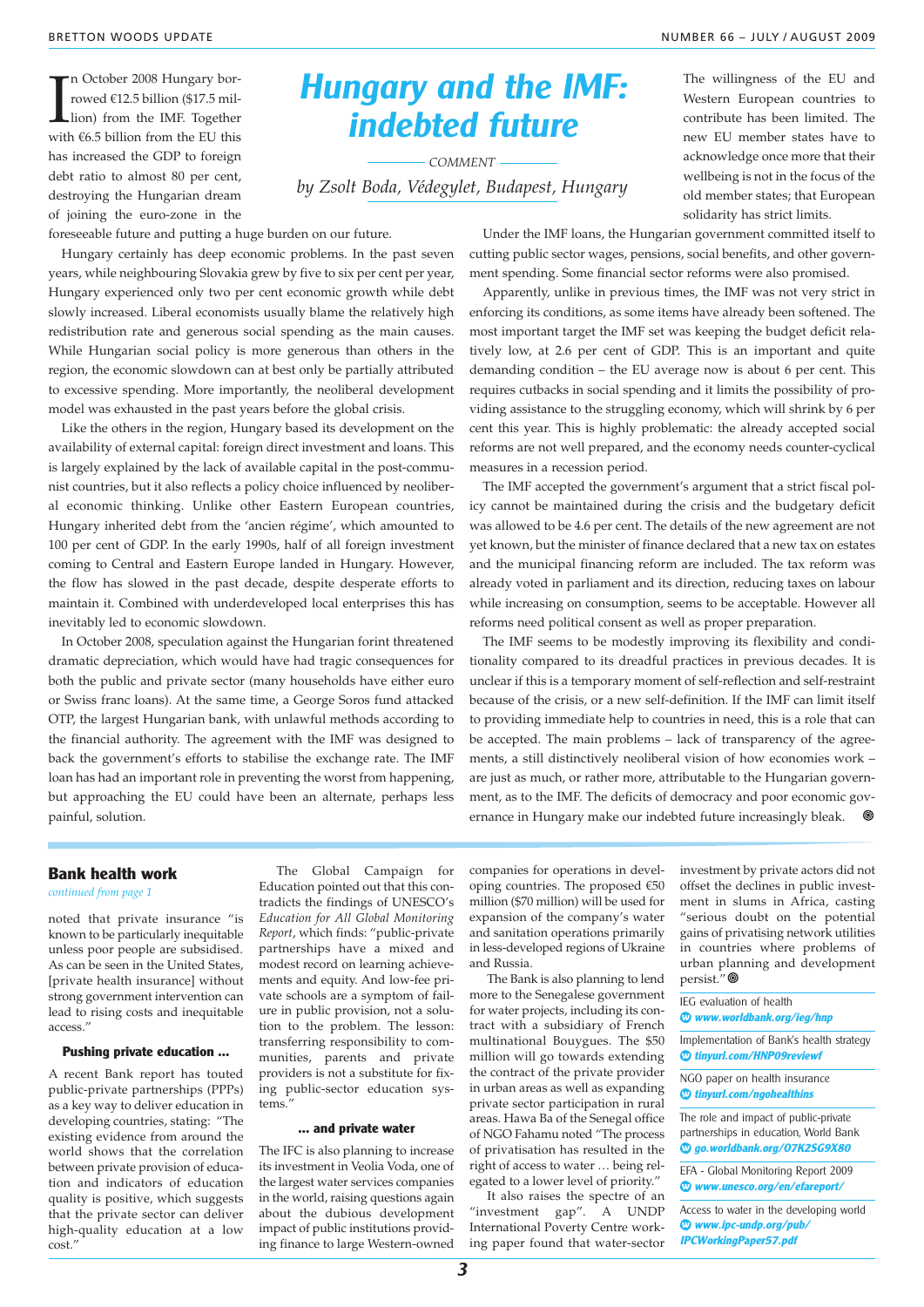# **The IFC: opportunist expansion?**

**The financial crisis which has rocked developed and developing country economies alike has resulted in an expanded role for the International Finance Corporation (IFC), but its methods may leave a bitter taste with civil society.**

Since April the IFC has announced several new programmes, including<br>a Global Trade Liquidity Liquidity Programme, an Asset Management Company and \$150 million for a Microfinance Enhancement Facility. These come on top of the flurry of initiatives announced earlier in the year (see *Update* 64) and expanded coverage for the Multilateral Investment Guarantee Agency (MIGA). Increased disbursement is not apparent from the IFC's spending figures released at the beginning of July, but will likely surge over the next year.

The IFC has benefitted from a rush of credit to support this. In early April it raised \$3 billion from a global bond issuance, which was oversubscribed by \$1 billion.

The IFC's trade liquidity programme aims to channel \$5 billion through banks to provide trade financing to under-served clients globally. The total will include \$1 billion from the IFC with additional contributions from G20 governments. To help reach the \$250 billion for trade finance pledged by the

G20, the IFC claims that this \$5 billion will over three years support \$50 billion worth of trade.

The IFC will provide the funds to commercial banks who will pass it on as trade finance to their clients in developing countries. Global Banks must provide 60 per cent of the ultimate loan from their own resources. For regional private banks the IFC will fully fund the credits. To date four multinational banks have agreed to participate: Standard Chartered Bank (UK), Citibank (US), Commerzbank (Germany), and Rabobank (Netherlands). Standard Bank (South Africa) is the first regional bank to join. The five banks will be receiving a total of up to \$2.2 billion. Given that these banks face high funding costs in capital markets, the deal likely subsidises their activities in the sector, though the exact terms of the contracts are secret.

#### **Public money or private equity?**

Adding another string to its bow, at the beginning of May the IFC<br>launched the IFC Asset  $l$ aunched the

Management Company to buy shares in emerging market companies. It is the first subsidiary company that the World Bank has ever created, and for the first time it will be seeking to attract and invest third party funds. The company will initially manage the \$3 billion IFC recapitalisation fund, designed to inject funds into the banks of emerging markets (see *Update* 64).

It will also manage a \$1 billion private equity fund set up in late 2008, to invest in Africa, Latin America and the Caribbean. They hope to attract national pension funds, sovereign funds, and other sovereign investors to co-invest with the IFC's \$200 million contribution.

The IFC project document about the private equity fund states that investments will be "in accordance with the IFC's investment principles, including the IFC's policy on social and environmental sustainability." Despite owning the subsidiary outright however, the IFC's investment will be considered as channelled through a financial intermediary (see *Update* 58). In August

2007 the IFC's Independent Evaluation Group found that financial intermediary investments, while required to comply with IFC standards, were very weak at monitoring impact on the ground. In this instance there has been no reassurance that the fund will conduct assessments of the development impact of projects.

#### **ECA surge?**

With the private finance sector reluctant to take on risks, the significance of export credit agencies (ECAs) providing lending and guarantees has been rapidly rising. In tandem with increased activity for ECAs worldwide, MIGA has been expanding its guarantee coverage to cover state-owned companies (such as ECAs), particularly to include situations where financial risk is coupled with political risk. Peter Frankental of Amnesty International UK cautions that "a higher profile and bigger footprint for MIGA needs to be matched with the necessary screening of projects to ensure that they are complying with appropriate social and environmental safeguards."  $\circledast$ 

IFC note on Asset Management Company

**◊ go.worldbank.org/ID8YWJTRF0**

New trade finance program to provide up to \$50 billion boost to trade in developing countries, World Bank

**◊ go.worldbank.org/ID8YWJTRF0**

# **Record World Bank lending**

In June, the World Bank announced record levels of lending with much of the funding for infrastructure projects, where the Bank's record has been particularly controversial (see *Update* 41, 36).

Earlier this year, in response to the economic crisis, the Bank promised to substantially increase its lending, particularly to middle-

income countries (see *Update* 64). Provisional figures released by the Bank show that it spent a record \$58.8 billion in fiscal year 2009 (which ended in June), \$20.6 billion more than the previous fiscal year.

The International Bank

for Reconstruction and Development (IBRD, the Bank's arm which lends mostly to middleincome countries) was the main source of the Bank's expansion, lending \$32.9 billion, up from \$13.5 billion the previous year. Almost half IBRD lending went through development policy loans (DPLs, see page 6.) Concessional lending through another Bank arm, IDA, increased by \$2.8 billion to reach \$14

billion, of which \$2.6 billion was provided as grants.

Most of this cash was raised through the money markets, though the Bank press release claimed that donors have given it an extra \$6.8 billion "over and above previous commitments to the institution." Despite reports that the Bank's bor-

rowing costs were increasing as gov-

ernments pumped money into their banking systems, it is still able to borrow at a far cheaper rate than developing countries. While a \$6 bil-

lion short-term bond issuance in March was expensive, a €3 billion (\$4.2 billion) bond offered in May was the cheapest 10 year bond any supranational lender had issued this year.

In Africa, governments are turning to the Bank for emergency support as their public finances deteriorate. In June, the Bank approved \$535 million for Ghana: \$300 million to support the government's budget and \$235 million for transport. Mozambique is seeking \$120 million from the Bank and Fund, and Nigeria and Kenya are in exploratory talks with the Bank for around \$1 billion.

#### **Biggest boost to infrastructure**

The Bank has recently announced its intention to increase spending in several sectors, including health (see front cover), education and agriculture, but the biggest boost is reserved for infrastructure.

Education lending is set to double to \$4.1 billion per year, agriculture loans increase from \$4 billion in 2008 to \$6 billion per year for the next two years, and social protection funding rise from \$2 billion to \$6 billion per year for the next two years. The Bank also intends to increase its facility for the food crisis (see *Update* 65) to \$2 billion, up from the \$1.2 billion it initially earmarked.

Infrastructure, however, accounted for \$20.7 billion, over a third of all Bank lending in the 2009 fiscal year. The newly established Infrastructure Recovery and Assets

Platform (INFRA) promises \$45 billion in infrastructure lending over the next three years, an annual increase of around \$5 billion per year. Latin America seems set to be a major recipient. In the year to June, Bank lending to Latin America rose to \$17.1 billion, an increase of 70 per cent. The Bank expects to maintain this level of lending in the region and to continue to focus on infrastructure projects and social programmes.

María José Romero, of the Third World Institute based in Uruguay called this a "warning beacon" as "in many cases these are megaprojects with strong social and environmental impacts." She added that "the solution to the crisis for Latin American countries won't come as new loans from the World Bank which only benefit transnational corporations."

With India pushing the Bank to increase the borrowing limit for individual countries, currently set at \$15.5 billion, and donors appearing to favour the Bank as their solution to a lack of emergency financing for developing countries, the Bank's rise looks set to continue.

World Bank press release **◊ go.worldbank.org/8DGWX94PS0**



**4**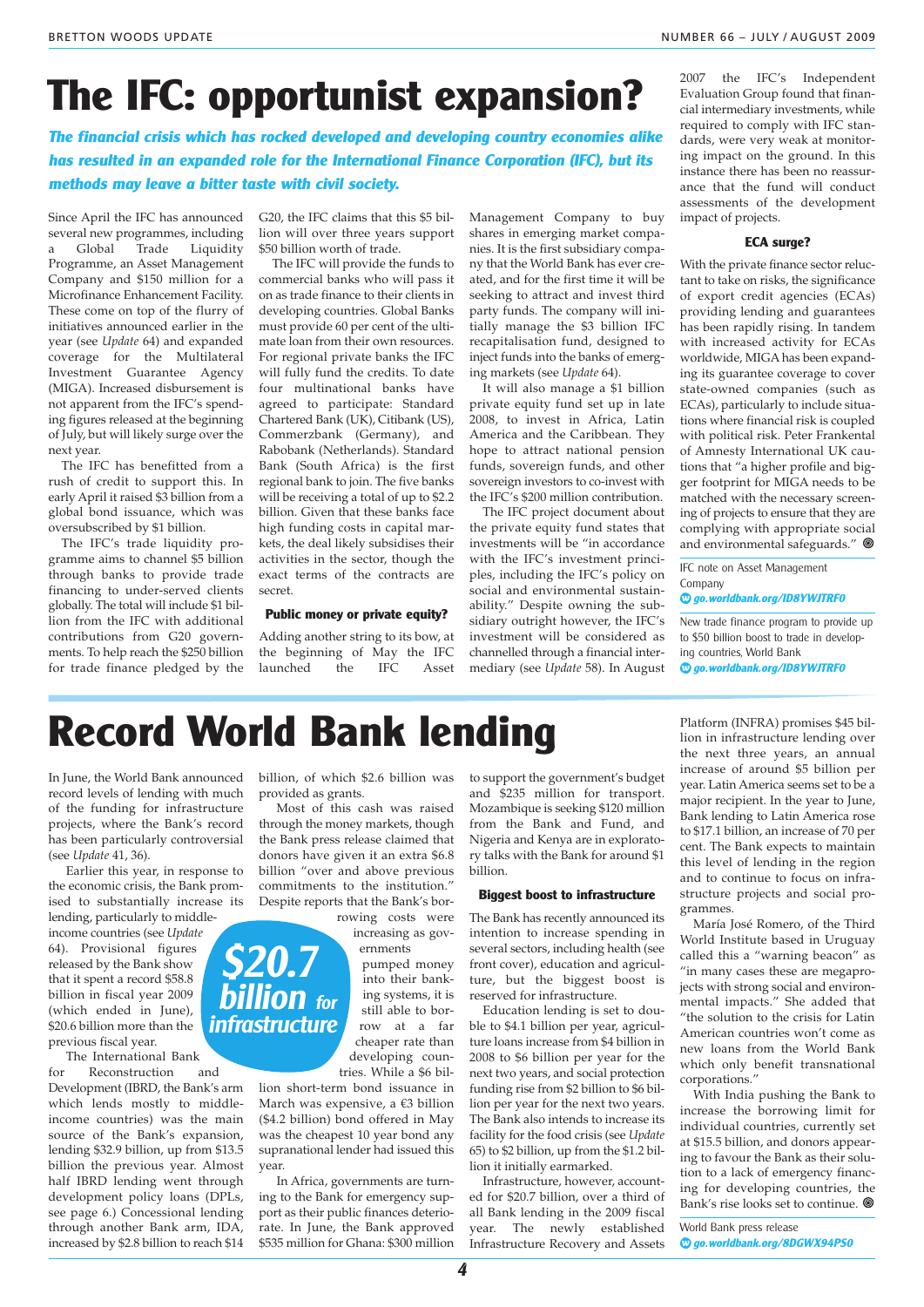#### Inside the institutions **The International Center for the Settlement of Investment Disputes (ICSID)**

**The International Center for the Settlement of Investment Disputes (ICSID), part of the World Bank Group, is an arbitration forum between governments and foreign investors to settle investment disputes. Two thirds of international investment disputes go through ICSID.**

Use of ICSID has expanded rapidly as bilateral investment treaties (BITs) have increased from 385 in 1989 to over 3,000 today. Investment and free-trade treaties offer compensation to foreign investors if the government from the 'host' country 'expropriates' the investment or disrupts it. Most treaties contain an investor-state dispute resolution mechanism. Using this mechanism companies can by-pass domestic courts and go directly to international arbitration when they believe their contractual rights have been violated.

ICSID was established with 20 members through a Convention in 1966. Today there are 143 contracting states. Bolivia is the only country to have officially withdrawn from ICSID in 2007 and Ecuador recently has begun the exit procedure (see page 8). ICSID's use has risen in parallel to the increase in international capital flows, particularly foreign investment. However, some countries such as Brazil and India, which attract the largest amount of foreign investment, are not involved in ICSID.

ICSID's organisational structure consists of an administrative council chaired by the World Bank president, and a secretariat. The council is made up of a representative from each of ICSID's contracting states, with equal voting power. Decisions are adopted with a two-thirds majority.

The ICSID secretariat supports the tribunals and committees that form during an arbitration. All administrative costs are funded by the Word Bank, but dispute costs are covered by the conflicting parties. The secretariat is comprised of a secretary general and 29 members of staff. The ICSID secretariat maintains two panels, one for conciliation and one for arbitration. Each contracting state may allocate four persons of any nationality to each panel and the chairman may allocate 10. During a dispute a tribunal is constituted from the panel, with the two parties appointing its members.

ICSID has concluded 162 cases since its inception and has 125 cases pending, a third of which are against Argentina. Almost half of cases involve the services sector, and all cases involving the natural resources sector are in mining, oil and gas exploration activities. Reports of the tribunals need not be published if a disputing party objects. Since reforms in 2006 it is now at the tribunal's discretion (not the parties,) to consider requests for third party submissions. Only two cases have done so, and no arbitration has permitted public attendance.

ICSID, operating as an ad hoc arbitration panel and not a court with permanent judges, lacks a formal appeals process. Instead there is a review committee which lacks the power to overturn judgements made by the original panel.

The largest known payment in an investor-state settlement is \$877 million, paid by the Slovak Republic to the Czech bank CSOB in 2004. The biggest claim still pending is of the UK-based Group Menatep, a major shareholder in the large Russian oil company Yukos, which seeks damages of \$28.3 billion allegedly incurred through stock losses during the government's takeover of Yukos.

ICSID's revenues from arbitration proceedings were over \$17 million in 2008, compared to \$250,000 a decade earlier. Revenues include the payment of fees and travel costs of arbitrators, and other supporting services. Most tribunals are held at the permanent court of arbitration at The Hague. Payments made but not yet disbursed to ICSID are managed by the World Bank.

The legal fees and arbitration costs are borne by the losing party. The implications for developing countries are substantial, in respect to the technical capacity to handle investment disputes, the effect of the award on the national budget, and the resultant damaged investment reputation to the country.

The proportion of cases filed against G8 countries is 1.4 per cent, all of which have been filed by US investors. Cases against middle-income countries account for 74 per cent of all ICSID cases and low-income countries 17 per cent.

Twenty per cent of ICSID cases are brought by companies that rank within the top 500 globally, seven of these companies have revenues that exceed the GDP of the country they are bringing a case against. Seventy per cent of ICSID cases have favoured the investor, whether through settlement in or out of court.

## **U-turn on Doing Business: time to withdraw from the knowledge bank?**

The World Bank Group recently admitted that crucial assumptions of its *Doing Business* report were misguided, and faces a fundamental critique of its knowledge role.

In April the World Bank's private sector lending arm, the International Finance Corporation (IFC), executed a massive u-turn, by ditching its 'employing workers indicator' and promising to review its 'paying

taxes indicator' for its<br>flagship Doing flagship *Doing Business* annual report. The report ranks countries according to how easy the IFC judges it is for companies to operate. It has been criticised by trade unions (see *Update* 60,

57, 53) and the Bank's

internal evaluation unit (see *Update* 62) for encouraging countries to adopt controversial policies, such as weakening labour market regulations and social security programmes.

According to the IFC the employing workers indicator "does not represent Bank policy and should not be used as a basis for policy advice or in any country programme documents". It will be "removed as a guidepost in the Country Policy and

Institutional Assessments (CPIA)" The CPIA, which controversially assesses countries' governance and policies (see *Update* 52) is a critical feature of Bank planning and budgeting decisions. However, in early July, the unchanged methodology and indicator were still on the *Doing Business* website.

The International Trade Union Confederation said it was pleased that "the World Bank is

> turning the page on a one-sided deregulatory view on labour issues and proposing to adopt a more balanced approach."

According to the IFC, "A working group including representatives from the ILO, as the international stan-

dard setting body, trade unions, businesses, academics and legal experts" will help devise a new 'worker protection indicator', as well as re-examine the 'paying taxes indicator'.

The paying taxes indicator, which the IFC developed with multinational accounting firm Price Waterhouse Coopers (PWC), has been described by Richard Murphy of Tax Research UK as "fundamentally flawed, and horribly biased to value-added tax - which is deeply regressive and wholly unsuitable for the uses PWC propose for it through the World Bank."

#### **Bank research under fire again**

In a recent World Bank publication assessing the Bank's *World*<br>Development Report (WDR),  $D$ *evelopment* Princeton economics professor Angus Deaton produces a withering critique of the Bank's role as a global provider of research and knowledge services. In 2007, Deaton chaired a panel of academic experts that found that key Bank research was "not remotely reliable" (see *Update* 54).

He suggests that in the future "the development expertise that is the centre of the World Bank's mission may not exist in useful form or, at the least, needs to be fundamentally rethought and restricted."

#### **IEG tries to assess the intangible**

This fundamental critique seems to have been lost on the Independent Evaluation Group (IEG), an armslength Bank unit, which recently evaluated the IFC's advisory services (AS, see *Update* 62).

Despite the "often intangible nature of knowledge transmission," the IEG somehow managed to put precise numbers on the success of

**5**

these intangible services, arguing that AS projects between 2006-2008 gained an "an overall development effectiveness success rate of 70 percent," though Latin America and the Caribbean were weaker and "evaluated global projects also did not perform well." Their main criticism was that IFC AS lacked a strategic framework, and the "rapid growth of AS has happened in a largely unchecked manner."

The IEG paper also contained the annual review of the overall IFC portfolio. As with past reviews (see *Update* 61, 57) it argued that, while development results are acceptable overall, "performance lagged considerably in East Asia and the Pacific, and in the mainly lowincome Middle East and North Africa, and Sub-Saharan Africa". Barely half of the projects in these regions met "specified benchmarks and standards", and "oil, gas, mining, and chemicals projects achieved<br>relatively poor ratings " relatively poor ratings."

Eurodad article on doing business **◊ tinyurl.com/Eurodaddoingbusiness**

IFC note on changes to doing business **◊ doingbusiness.org/ documents/EWI\_revisions.pdf**

IEG annual review of IFC 2009 **◊ ifc.org/ifcext/ieg.nsf/ Content/Highlights\_IEDR2009**

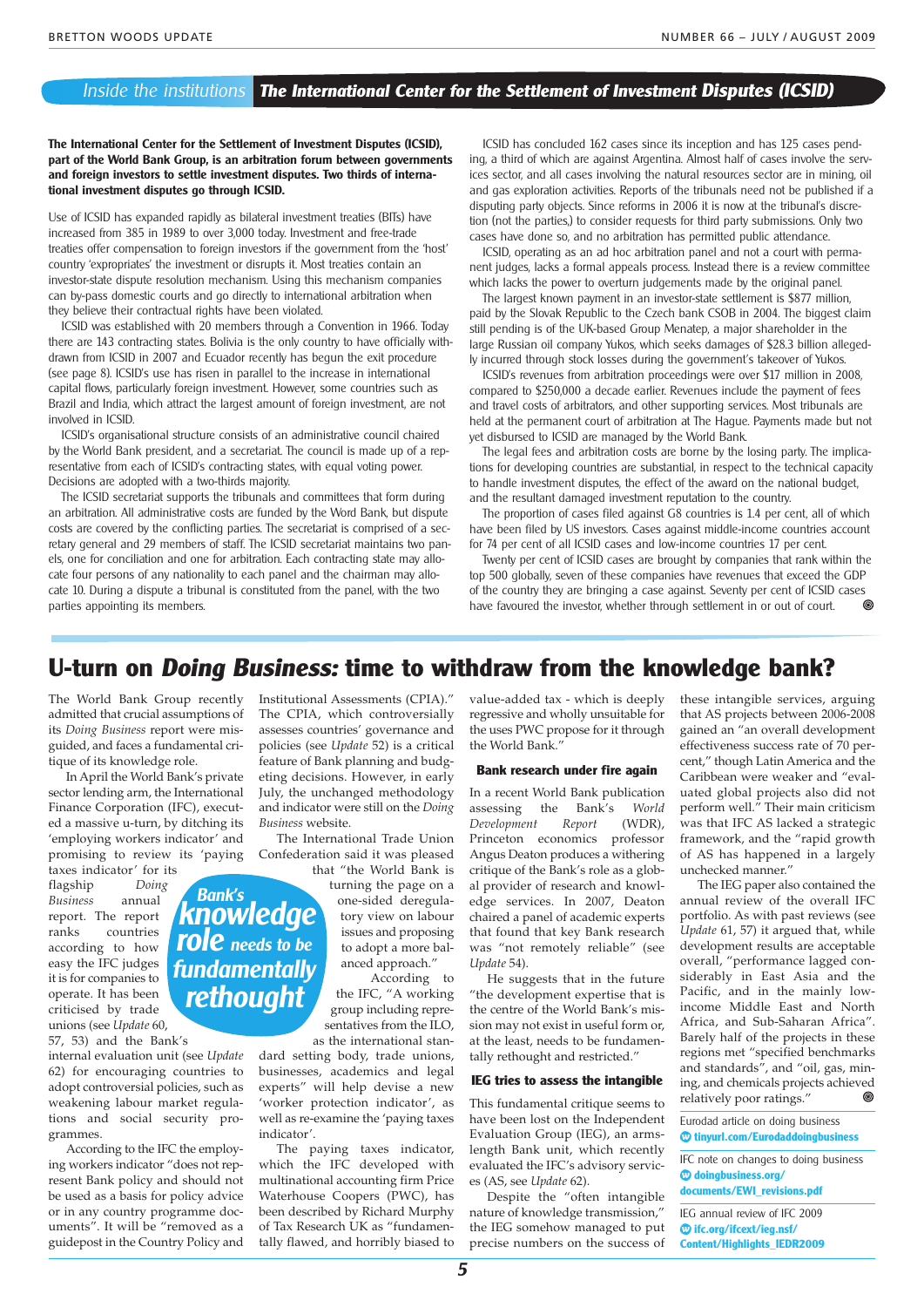## **Reviews fail to erase doubts over Bank conditionality**

Reviews of World Bank development policy lending and poverty and social impact analysis leave questions over the Bank's budget support in developing countries.

The Bank is currently conducting a review of its development policy<br>operations (DPOs) approved operations between March 2006 and June 2008 (see *Update* 47). Formally known as structural adjustment lending, development policy loans (DPLs) are budget support loans given by the Bank. They finance DPOs.

The review, will assess the effectiveness of DPOs in supporting the design and implementation of a borrower's medium-term development policy agenda. Though conducting global consultations, the Bank has not heeded calls to conduct an independent review.

According to the Bank, the number of prior actions, conditions which must be fulfilled before a government has access to Bank lending, has decreased. Conditionality related to public sector reform has increased while conditionality focused on "trade and economic management" and on "financial and private sector development" has declined.

However, past reviews by the Bank of its conditionality have shown that their assessment of what counts as a condition and how they categorise conditions is controversial (see *Update* 47). Critics also complain that the exercise fails to assess the content of the conditionality in terms of ownership, effectiveness, and appropriateness.

In the reports from the country level consultations, civil society made it clear that they felt alienated from the DPL process. Civil society representatives argued that they should be engaged in dialogue at the earliest stage of the policy cycle.

Participants from the Tanzania consultation were particularly critical, concluding that DPO lending may not deliver sufficient value added beyond individual projects. The government of Tanzania also admitted being too quick in agreeing conditions and timeframes - raising questions over ownership.

#### **PSIA reviews**

Two reports have also been released covering Poverty and Social Impact Analysis (PSIA) by the Bank, one of which explores the link between PSIA and development policy loans (DPLs). A classification of 652 prior actions from 56 DPLs approved in 2007, found an extraordinary majority (90 per cent) of prior actions to be neutral in their impact on poverty. Only 41 prior actions had a potentially adverse distributional effect but, of these, only half had PSIAs. By the Bank's own admission, the classification relied "to some degree on subjective judgment<sup>'</sup>

Lack of capacity is cited as a constraint on the amount and depth of PSIA conducted – in particular in terms of PSIA budget, staffing, time constraints and prioritisation.

A second report on the effectiveness of PSIA at country level find them to be influential. Amongst its recommendations is that governments be given more discretion over the use of PSIA funds, opening up the possibility that PSIAs could be conducted independent of the Bank.

World Bank development policy lending retrospective 2009 **◊ go.worldbank.org/**

**0QMSM8S6P0**

## **Controversy continues:** The World Bank's hydropower

A recent paper by Bank staff has reignited controversy over the Bank's support of large hydropower projects, with NGOs claiming that project planning and implementation still show disregard for social and environmental considerations.

The World Bank committed to reengage in large water infrastructure projects in 2003. Since then, lending to large projects supplying over 10 megawatts increased from \$23 million to over \$1 billion in 2008. Additional projects worth \$2 billion are in preparation. In *Directions in hydropower: scaling up for development*, Bank staff write that the Bank will further increase its lending with a trend towards larger projects and more private sector involvement through the International Finance Corporation (IFC). The first allocation of the newly established Clean Technology Fund (CTF, see *Update* 60) will allow the development of private sector hydropower to be counted as a renewable energy source. Turkey is among the first to receive money from the CTF and is expected to invest in hydropower.

The paper argues that hydropower projects both allow better management of water resources and offer an alternative to fossil fuels, reducing import dependence and CO<sub>2</sub> emissions. However, it acknowledges that hydropower "is and will remain risky and sometimes controversial".

According to Bank estimates, 77 per cent of feasible hydropower potential in developing countries is unexploited. Peter Bosshard from the NGO International Rivers argues that estimates would be much lower if the Bank incorporated environmental and social costs. "The World Bank thus touts a propaganda line

of the dam industry and ignores the negative social and economic experience of countries such as Zambia, Zimbabwe and Ghana, which have exploited much of their existing hydropower potential," he says.

The Bank's new paper argues that the Bank's new approach internalises environmental considerations and social inclusion.

Critics point out that local communities have not been involved in decision-making processes; impacts on the surrounding ecosystems have been downplayed; and agreed social and environmental commitments have been broken in various projects (see *Update* 60, 63).

The IFC may be learning some lessons. In the Kafue hydropower project in Zambia (see *Update* 64, 61), the IFC has recommended to downsize the project for environmental reasons.

Several major NGOs are working together with the World Bank on hydropower initiatives and how to get them right. WWF and Oxfam participate in the Hydropower Sustainability Assessment Forum. However, it has been criticised because the guidelines might replace the tougher framework developed by the World Commission on Dams (see *Update* 47, 20) and because affected communities are not formally represented.

Directions in Hydropower, World Bank **◊ go.worldbank.org/68WVUM1450**

New Directions in Hydropower? **◊ www.internationalrivers.org/ en/blog/peter-bosshard/ new-directions-hydropower**

## **Bank backs away from Bertin**

A chorus of voices are celebrating the news that the International Finance Corporation (IFC), the private sector arm of the World Bank, has withdrawn a \$90 million loan to the Brazilian cattle farming company Bertin (see Update 55). In the Brazilian Amazon, 80 per cent of deforested land is used for cattle farming. Paulo Adario of Greenpeace Brazil called on the Bank to "guarantee that it will not invest in such damaging projects in the future." The IFC press release has not mentioned any environmental reasons for the withdrawal, insisting instead on their commitment to sustainability in the beef sector in Brazil.

**◊ tinyurl.com/greenpeacebertin**

## **Inspection Panel raps Bank in Ghana**

A complaint to the World Bank Inspection Panel has resulted in a report confirming violations of Bank policies on forced evictions and environmental hazards at a planned landfill near Accra, Ghana. The complaint was made by the NGO Centre on Housing Rights and Evictions (COHRE), on behalf of the Agyemankata community (see Update 59) The Panel found that the original environmental and social assessment was seriously flawed and called for meaningful consultation, discussion of alternative resettlement options and analysis of alternative project sites. COHRE's Bret Thiele stressed that "advocates must continue to push for the inclusion of human rights in the Panel's analyses."

### **IEG: IDA anti-corruption measure inadequate**

The Independent Evaluation Group (IEG) published in April its Review of IDA Internal Controls examining the loss of World Bank funds due to corruption. The report found deficiencies in the fiduciary processes and controls the Bank has set up to manage the risk of corruption in IDA operations. It recommended that the governance and anticorruption (GAC) programme, a controversial initiative of the previous president Paul Wolfowitz (see Update 55), be implemented rapidly, that specific measures be taken that target the risk of corruption and that money be spent on improving developing country fiduciary systems.

Review of IDA internal controls, IEG **◊ tinyurl.com/IEGIDAcontrols**

## **Bank pays top dollar in East Timor**

In May, the World Bank was forced to defend the salaries paid to its consultants in East Timor after they were leaked to the press. The salaries, paid by the Bank and donors, ranged from \$100,000 to more than \$500,000 in a country where half the population live below the poverty line. The Bank insisted that the salaries are in line with internationally accepted market rates. The general secretary of the opposition party, Fretilin, has also accused the Bank of being complicit in covering up allegations of misconduct.

World Bank defends East Timor salaries, WA Today

**◊ watoday.com.au/world/world-bankdefends-east-timor-salaries-20090513 b39v.html**

**◊ cohre.org/ghana**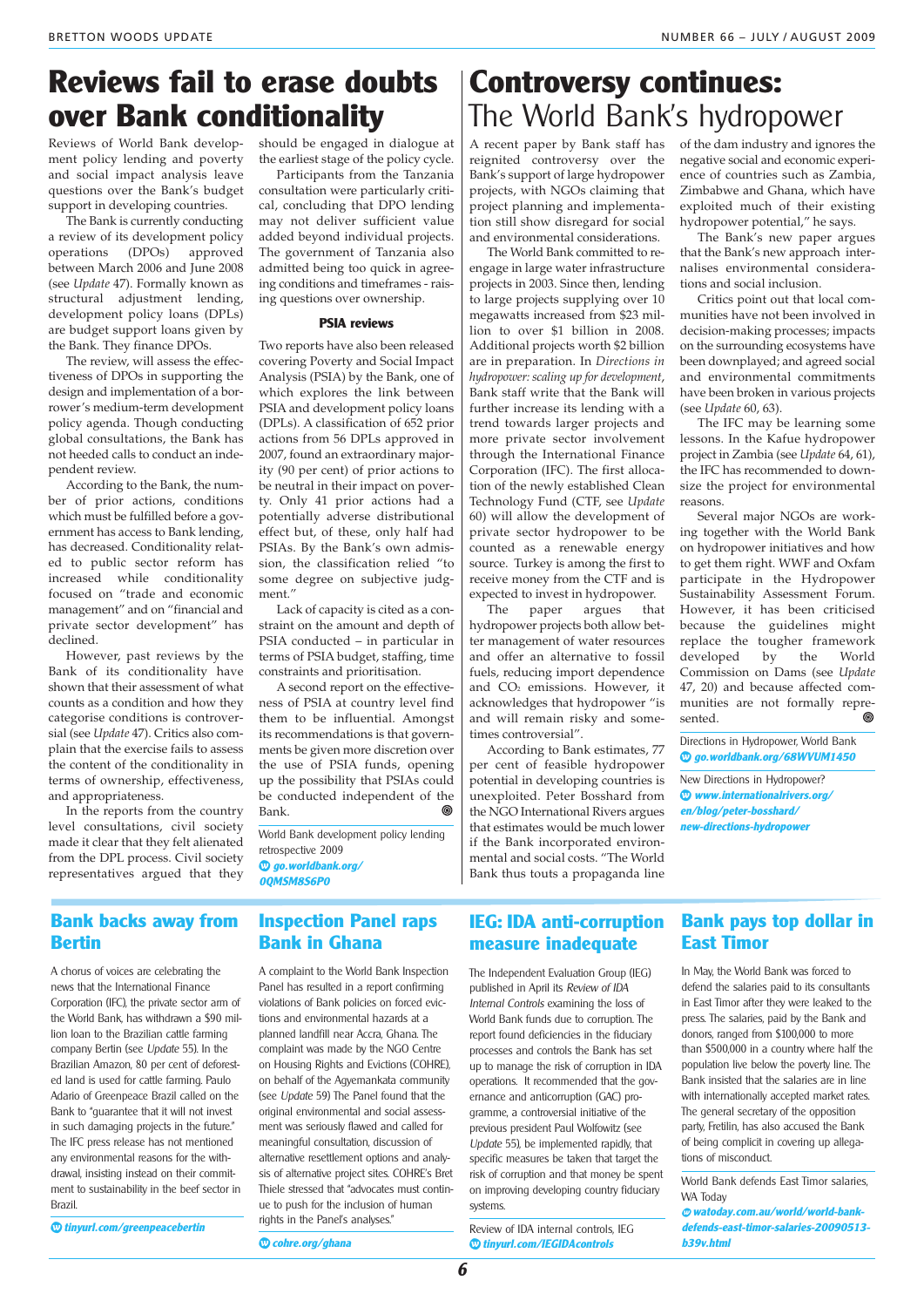# **Will rights and gender be at heart of Bank's climate response?**

**Initially flagged as a global environmental problem, increasing attention is being drawn to the impacts climate change has on human rights and equity related issues such as gender, as well as the World Bank's role in tackling them.**

In an address at the World Bank's spring meetings in April, Mary Robinson, the former UN high commissioner for human rights highlighted the human rights dimension of climate change. She said that those who are most at risk from its impacts are least responsible for greenhouse gas emissions, creating power struggles and the need for access to justice. She also emphasised that climate change will undermine progress on almost all the rights enshrined in international human rights instruments, just as it will undermine achievement of the MDGs. As such, she called for considerable care to be taken in the design and implementation of the wide range of adaptation projects that the World Bank is set to finance in the coming years and draw attention to its role in mitigation.

"The World Bank is often the target of criticism because its energy portfolio is still heavily weighted toward carbon-producing projects," said Robinson. "Both the authority and the power of the Bank are enormous, and I would urge you to reconsider this portfolio." The World Bank is increasing fossil fuel investments and a new report by the Environmental Defense Fund highlights that the Bank has contributed \$5.3 billion in coal fired power plants alone since 1994.

Robinson also emphasised the importance of technological leapfrogging and appropriate technology, highlighting the need for the Bank to provide support and resources to developing countries to meet their right to development and energy needs in ways which are sustainable, primarily through scaling up renewable technologies.

#### **Gender and climate**

A recent report by the Heinrich Böll Foundation, *Gender and climate financing: Double mainstreaming for sustainable development,* focuses on equity issues, primarily gender. It highlights that women are least considered by environmental financing mechanisms. This is linked to broader impediments for women, which include lack of access to capital and markets; lack of legal protections and ownership over land and other resources; and cultural biases against women's engagement in learning, political participation and decision-making processes. Among issues raised are the differentiated

impacts on women of adapting to climate change due to their different roles in use and management of natural resources. Due to gender roles dictating economic activities and livelihoods, transport and travel needs, the report notes that it is estimated that women's carbon emissions are generally lower than men's. However, few if any studies have looked at the issue.

None of the proliferation of climate financing instruments, many housed under the World Bank, have integrated gender, according to the report. It concludes that "there can be no fair and equitable global climate agreement without a comprehensive global climate finance understanding. And this understanding can only be fair, equitable and comprehensive when it incorporates gender awareness and strives toward gender equitable climate financing solutions."

The World Bank has repeatedly highlighted that poverty reduction and development can only be achieved together with women's equality (see *Update* 54). However, these conclusions have not been carried into the development of the Bank's controversial Climate

Investment Funds (CIFs, see *Update* 60). According to a report by Gender Action, *Doubling the Damage*, with one exception, the Bank documents establishing the CIFs never mention gender or women in relation to the funds' objectives, governance, project criteria, evaluation measures or budget targets. The only reference arises in the criteria for selecting adaptation expert group members under the Pilot Programme for Climate Resilience.

While a gender lens is also lacking from the United Nations Framework Convention on Climate Change and facilities such as the Global Environment Fund, the climate financing which has already been dedicated to the Bank as well as its ongoing work on gender, necessitate the Bank's leadership on this and broader human rights and equity issues. Anna Rooke of Gender Action stated, "The Bank must abandon its policy-based lending and loan requirements that often push women out of formal sector employment, increase their care burdens at home, and deepen the<br>feminisation of poverty." feminisation of poverty."

Mary Robinson remarks **◊ realizingrights.org/pdf/World\_Bank\_ M\_Robinson\_22April09FINAL.pdf**

Gender and Climate Finance **◊ boell.org/docs/DoubleMainstreaming\_ Final.pdf**

Gender Action analysis **◊ genderaction.org/images/2009.02\_ Doubling%20Damage\_AR.pdf**

# **International monetary reform:** IMF not in the game

The financial crisis has reinvigorated discussion of exchange rate management and reform of the monetary system, but lack of progress at international forums like the IMF means change is only happening at the regional and bilateral level.

The debate over the role of the international monetary system was given a jolt in March when the governor of the People's Bank of China made a statement calling for an end to the use of the dollar as the world's reserve currency and a stronger role for the IMF's special drawing rights (SDRs, see *Update* 65). *The China Financial Stability Report 2009*, released by the central bank at the end of June, made the governor's speech official policy when it stated: "An international monetary system dominated by a single sovereign currency has intensified the concentration of risk and the spread of the crisis." The bank urged a rethink of the system and that the IMF exercise closer supervision of the economic and financial policies of major reserve-issuing countries.

This call was endorsed by Brazil, Russia and India at a summit with China in June, and by France in July. However, when the IMF, the only international body tasked with monetary affairs, was asked in early July about its thinking on the issue, its spokesperson responded "we don't have anything that we've taken up particularly now. I suppose if it's put on the table, and we are asked to look at it, we will."

China won a victory at the IMF in June. It had been angered by the 2007 decision on surveillance (see *Update* 57, 56) that included a clause saying that "fundamental misalignment" of exchange rates would be a trigger for additional consultations between the IMF and the country. In late June, IMF management quietly admitted in a revised guidance note that this terminology "has proved an impediment to effective implementation of the decision."

Despite all the recent proposals on exchange rate and capital account management, the Fund has maintained a stony silence. A staff position paper on the financial crisis released in late April, contains the usual long analysis of the need for exchange rate depreciation, but includes only a short paragraph on capital controls, warning that they must be a "last resort".

Impatience with and distrust of the IMF has pushed Asian countries in the ASEAN+3 grouping into finalising the arrangements for their own \$120 billion regional reserve pooling arrangement called the Chiang Mai Initiative (see *Update* 63, 61). However drawing more than 20 per cent of entitled funds will still require a parallel IMF programme.

The Chinese, sitting on what most researchers assume to be almost \$1.5 trillion in US dollar denominated

assets, are hedging their bets even further by increasing the international role of their own currency. Over the last six months, the central bank has signed swap arrangements with numerous countries including Hong Kong, Malaysia, Korea, Indonesia, and Argentina, promoting and allowing international trade to be priced in yuan. At end June China and Brazil confirmed that they are exploring ways of promoting local-currency invoicing.

With the IMF sitting in the stands, seemingly unable to influence the debate, the ball is in China's court.

China Financial Stability Report 2009 **◊ pbc.gov.cn/detail.asp?col=641&ID=33**

The 2007 surveillance decision - revised operational guidance, IMF **◊ imf.org/external/np/pp/eng/2009/**

**062209.pdf**

ASEAN+3 finance ministers' communiqué **◊ aseansec.org/22536.htm**